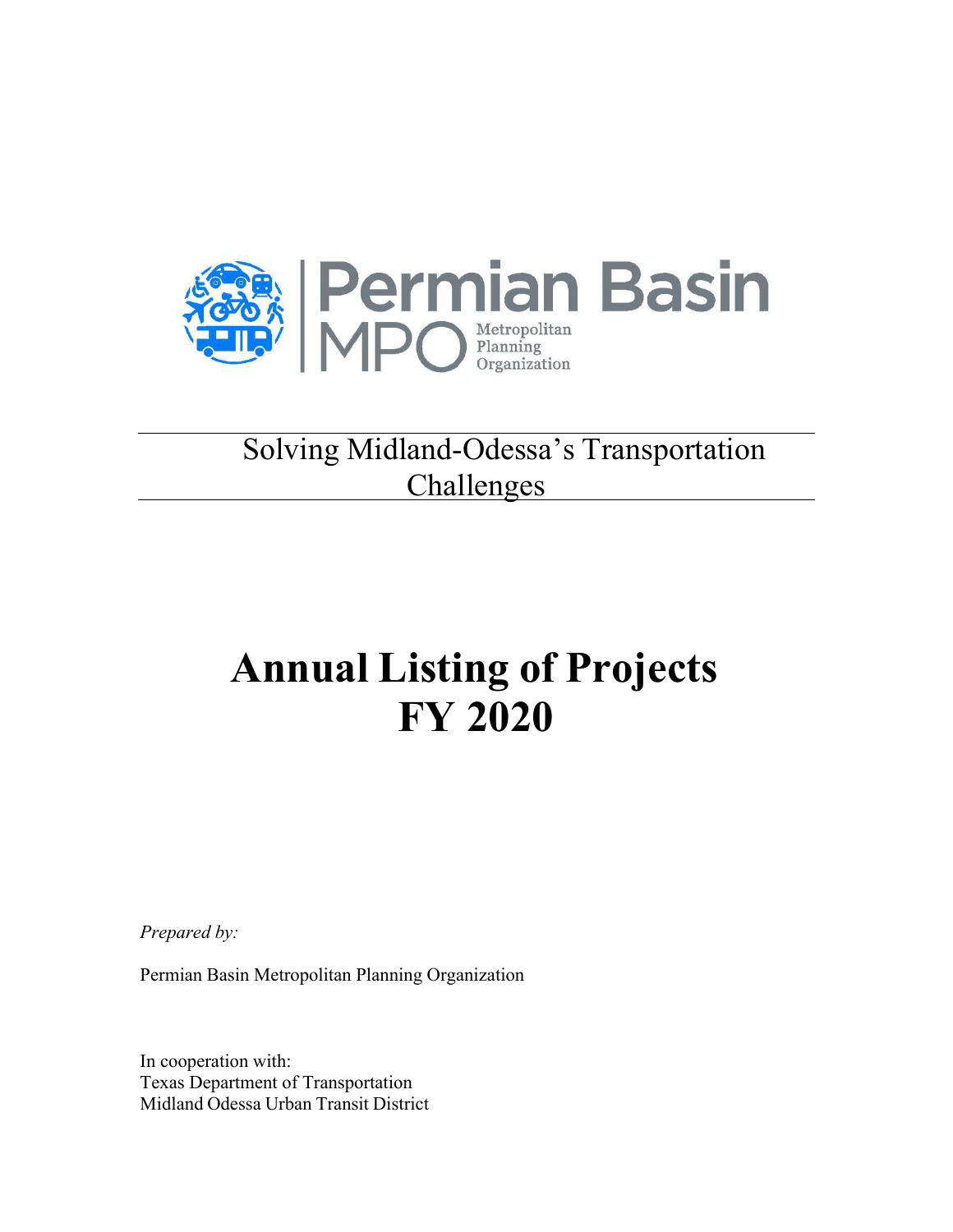## **Grouped projects**

| Federal-Aid Project Number:         |                      |                                                                                |                                |
|-------------------------------------|----------------------|--------------------------------------------------------------------------------|--------------------------------|
| 1702495                             |                      |                                                                                |                                |
| CSJ Number:                         | MPO Project ID:      | Sponsor:                                                                       | Phase of Work:                 |
| 0005-13-056                         |                      |                                                                                | C                              |
|                                     |                      |                                                                                |                                |
| Project Name/Facility:              | Limits:              |                                                                                | <b>Funding Categories:</b>     |
| <b>IH 20</b>                        | From: DIXIE BLVD     |                                                                                | 1, 6                           |
|                                     | To: MONAHANS DRAW    |                                                                                |                                |
| Project Description:                |                      |                                                                                |                                |
| UPGRADE BRIDGE AND APPROACH RAILING |                      |                                                                                |                                |
|                                     |                      | <b>Amount of Federal Funding Programmed in MPO TIP:</b>                        | \$171,010.56                   |
|                                     |                      | <b>Amount of Federal Funding Obligated in Fiscal Year:</b>                     | \$171,010.56                   |
|                                     |                      | <b>Amount of Federal Funding Remaining and Available for Subsequent Years:</b> | \$0.00                         |
|                                     |                      |                                                                                |                                |
| Federal-Aid Project Number:         |                      |                                                                                |                                |
| 1802582                             |                      |                                                                                |                                |
|                                     |                      |                                                                                |                                |
| <b>CSJ Number:</b><br>0380-07-026   | MPO Project ID:      | Sponsor:                                                                       | Phase of Work:<br>$\mathsf{C}$ |
|                                     |                      |                                                                                |                                |
| Project Name/Facility:              | Limits:              |                                                                                | <b>Funding Categories:</b>     |
| <b>SH 349</b>                       | From: DAWSON CO LINE |                                                                                | 11                             |
|                                     | To: SH 176           |                                                                                |                                |
| Project Description:                |                      |                                                                                |                                |
| ROADWAY REHABILITATION              |                      |                                                                                |                                |
|                                     |                      |                                                                                |                                |
|                                     |                      | <b>Amount of Federal Funding Programmed in MPO TIP:</b>                        | \$1,000,000.00                 |
|                                     |                      | <b>Amount of Federal Funding Obligated in Fiscal Year:</b>                     | \$1,000,000.00                 |
|                                     |                      |                                                                                |                                |
|                                     |                      | <b>Amount of Federal Funding Remaining and Available for Subsequent Years:</b> | \$0.00                         |
| Federal-Aid Project Number:         |                      |                                                                                |                                |
| 1902277                             |                      |                                                                                |                                |
|                                     |                      |                                                                                |                                |
| CSJ Number:<br>0005-01-114          | MPO Project ID:      | Sponsor:                                                                       | Phase of Work:                 |
|                                     |                      |                                                                                | C                              |
| Project Name/Facility:              | Limits:              |                                                                                | <b>Funding Categories:</b>     |
| <b>BI 20-E</b>                      | From: SL 338         |                                                                                | 8                              |
|                                     | To: MIDLAND C/L      |                                                                                |                                |
| <b>Project Description:</b>         |                      |                                                                                |                                |
| HAZARD ELIMINATION & SAFETY         |                      |                                                                                |                                |
|                                     |                      |                                                                                |                                |
|                                     |                      | <b>Amount of Federal Funding Programmed in MPO TIP:</b>                        | \$9,176,112.17                 |
|                                     |                      | <b>Amount of Federal Funding Obligated in Fiscal Year:</b>                     | \$9,176,112.17                 |
|                                     |                      | Amount of Federal Funding Remaining and Available for Subsequent Years:        | \$0.00                         |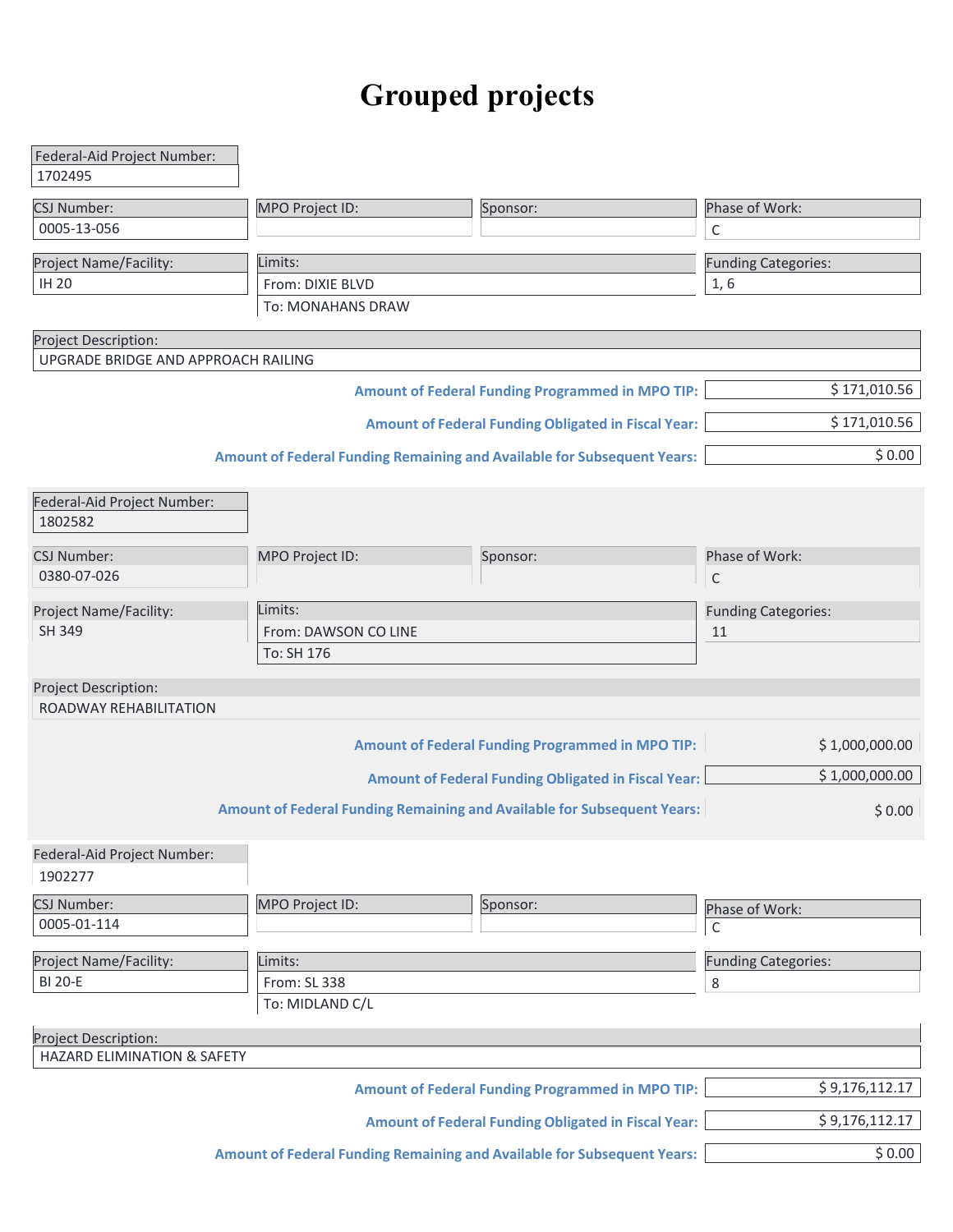| Federal-Aid Project Number:                                               |                               |                                                                                  |                                             |
|---------------------------------------------------------------------------|-------------------------------|----------------------------------------------------------------------------------|---------------------------------------------|
| 2019107                                                                   |                               |                                                                                  |                                             |
| CSJ Number:                                                               | MPO Project ID:               | Sponsor:                                                                         | Phase of Work:                              |
| 1188-02-107                                                               |                               |                                                                                  | $\mathsf{C}$                                |
| Project Name/Facility:                                                    | Limits:                       |                                                                                  | <b>Funding Categories:</b>                  |
| SL 250                                                                    | From: SH 158                  |                                                                                  | 1, 11                                       |
|                                                                           | To: MIDKIFF RD                |                                                                                  |                                             |
| Project Description:                                                      |                               |                                                                                  |                                             |
|                                                                           |                               | WIDEN SOUTHBOUND SL 250 FRONTAGE ROAD APPROACH TO SH 158 AND FRONTAGE ROAD REHAB |                                             |
|                                                                           |                               | <b>Amount of Federal Funding Programmed in MPO TIP:</b>                          | \$370,000.00                                |
|                                                                           |                               | <b>Amount of Federal Funding Obligated in Fiscal Year:</b>                       | \$370,000.00                                |
|                                                                           |                               | <b>Amount of Federal Funding Remaining and Available for Subsequent Years:</b>   | \$0.00                                      |
|                                                                           |                               |                                                                                  |                                             |
| Federal-Aid Project Number:<br>2019359                                    |                               |                                                                                  |                                             |
| <b>CSJ Number:</b>                                                        | MPO Project ID:               | Sponsor:                                                                         | Phase of Work:                              |
| 2224-01-100                                                               |                               |                                                                                  | C                                           |
|                                                                           |                               |                                                                                  |                                             |
| Project Name/Facility:<br>SL 338                                          | Limits:                       |                                                                                  | <b>Funding Categories:</b><br>1, 11, 2U, LC |
|                                                                           | From: AT 52ND/56TH ST<br>To:. |                                                                                  |                                             |
| Project Description:                                                      |                               |                                                                                  |                                             |
| RECONSTRUCT INTERSECTION WITH TRAFFIC SIGNALS & ILLUMINATION              |                               |                                                                                  |                                             |
|                                                                           |                               | <b>Amount of Federal Funding Programmed in MPO TIP:</b>                          | \$200,000.00                                |
|                                                                           |                               | <b>Amount of Federal Funding Obligated in Fiscal Year:</b>                       | \$200,000.00                                |
|                                                                           |                               | <b>Amount of Federal Funding Remaining and Available for Subsequent Years:</b>   | \$0.00                                      |
|                                                                           |                               |                                                                                  |                                             |
| Federal-Aid Project Number:<br>2019752                                    |                               |                                                                                  |                                             |
| CSJ Number:                                                               | MPO Project ID:               | Sponsor:                                                                         | Phase of Work:                              |
| 0380-09-093                                                               |                               |                                                                                  | C                                           |
| Project Name/Facility:                                                    | Limits:                       |                                                                                  | <b>Funding Categories:</b>                  |
| <b>BS 349C</b>                                                            | From: 0.1 MI N OF SL 250      |                                                                                  | 8                                           |
|                                                                           | To: CRUMP ST                  |                                                                                  |                                             |
| Project Description:                                                      |                               |                                                                                  |                                             |
| IMPROVE TRAFFIC SIGNALS, INSTALL FLASHING YELLOW ARROW, INSTALL SIDEWALKS |                               |                                                                                  |                                             |
|                                                                           |                               |                                                                                  | \$1,975,991.31                              |
|                                                                           |                               | <b>Amount of Federal Funding Programmed in MPO TIP:</b>                          |                                             |
|                                                                           |                               | <b>Amount of Federal Funding Obligated in Fiscal Year:</b>                       | \$1,975,991.31                              |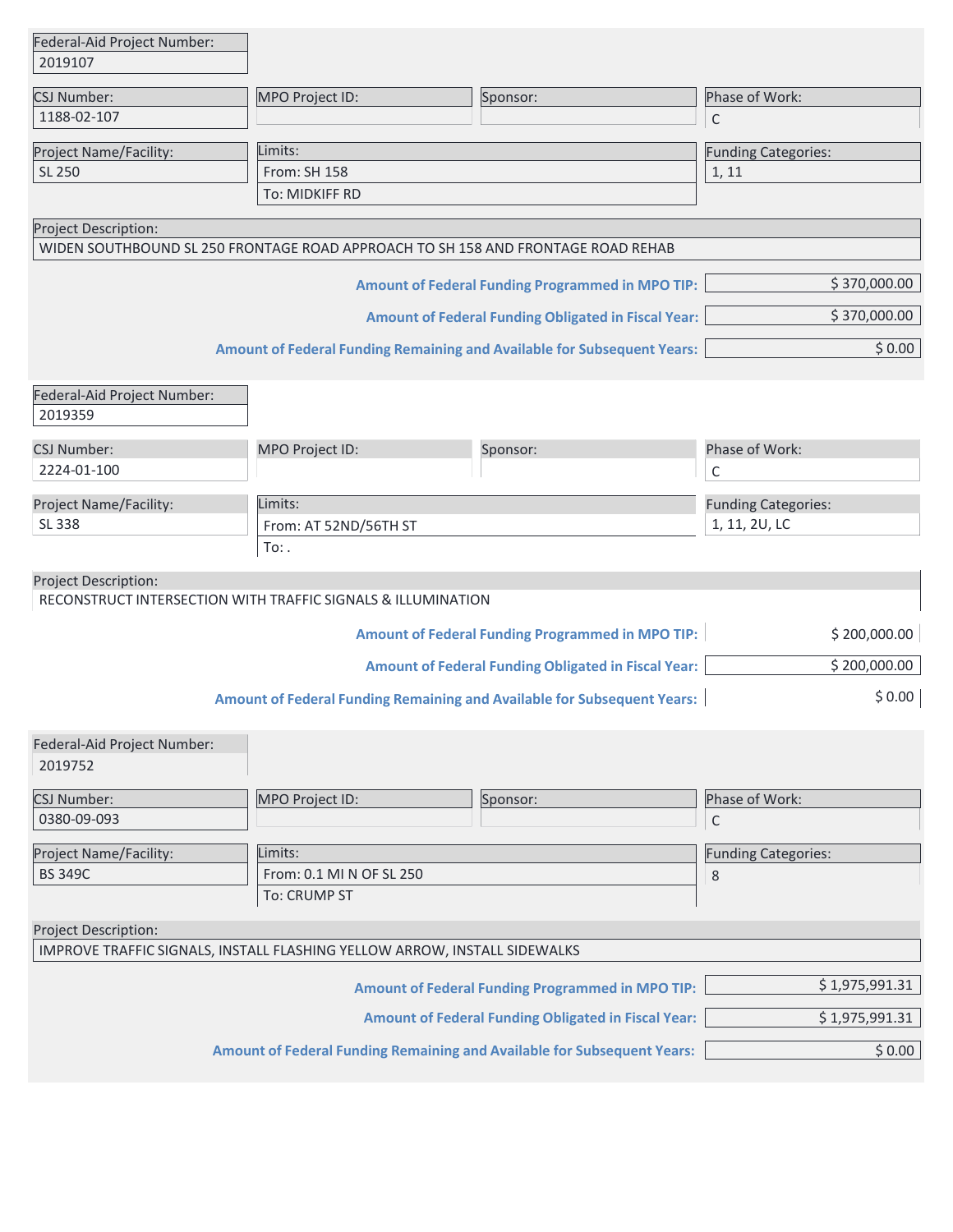| Phase of Work:<br>CSJ Number:<br>MPO Project ID:<br>Sponsor:                       |                |
|------------------------------------------------------------------------------------|----------------|
|                                                                                    |                |
| C<br>0228-06-087                                                                   |                |
| Limits:<br>Project Name/Facility:<br><b>Funding Categories:</b>                    |                |
| <b>US 385</b><br>From: @ YUKON RD<br>8                                             |                |
| $To:$ .                                                                            |                |
| Project Description:                                                               |                |
| <b>IMPROVE TRAFFIC SIGNALS</b>                                                     |                |
| <b>Amount of Federal Funding Programmed in MPO TIP:</b>                            | \$5,425.51     |
| <b>Amount of Federal Funding Obligated in Fiscal Year:</b>                         | \$5,425.51     |
| <b>Amount of Federal Funding Remaining and Available for Subsequent Years:</b>     | \$0.00         |
| Federal-Aid Project Number:                                                        |                |
| 2020013                                                                            |                |
|                                                                                    |                |
| MPO Project ID:<br>Phase of Work:<br><b>CSJ Number:</b><br>Sponsor:<br>0229-01-043 |                |
| $\mathsf C$                                                                        |                |
| Limits:<br>Project Name/Facility:<br><b>Funding Categories:</b>                    |                |
| <b>US385</b><br>From: IH 20                                                        |                |
| To: CRANE COUNTY LINE                                                              |                |
| Project Description:                                                               |                |
| PREVENTIVE MAINTENANCE                                                             |                |
| <b>Amount of Federal Funding Programmed in MPO TIP:</b>                            | \$2,308,154.59 |
| <b>Amount of Federal Funding Obligated in Fiscal Year:</b>                         | \$2,308,154.59 |
| <b>Amount of Federal Funding Remaining and Available for Subsequent Years:</b>     | \$0.00         |
| Federal-Aid Project Number:<br>2020014                                             |                |
| CSJ Number:<br>MPO Project ID:<br>Phase of Work:<br>Sponsor:                       |                |
| 0003-06-094<br>C                                                                   |                |
| Project Name/Facility:<br>Limits:<br><b>Funding Categories:</b>                    |                |
| <b>IH 20</b><br>From: 8.931 MILES E OF IH 10/IH 20 INTERC                          |                |
| To: 1.36 MILES E OF SALT DRAW                                                      |                |
| Project Description:                                                               |                |
| PREVENTIVE MAINTENANCE                                                             |                |
| <b>Amount of Federal Funding Programmed in MPO TIP:</b>                            | \$6,258,813.52 |
| <b>Amount of Federal Funding Obligated in Fiscal Year:</b>                         | \$6,258,813.52 |

**Amount of Federal Funding Remaining and Available for Subsequent Years:** \$ 0.00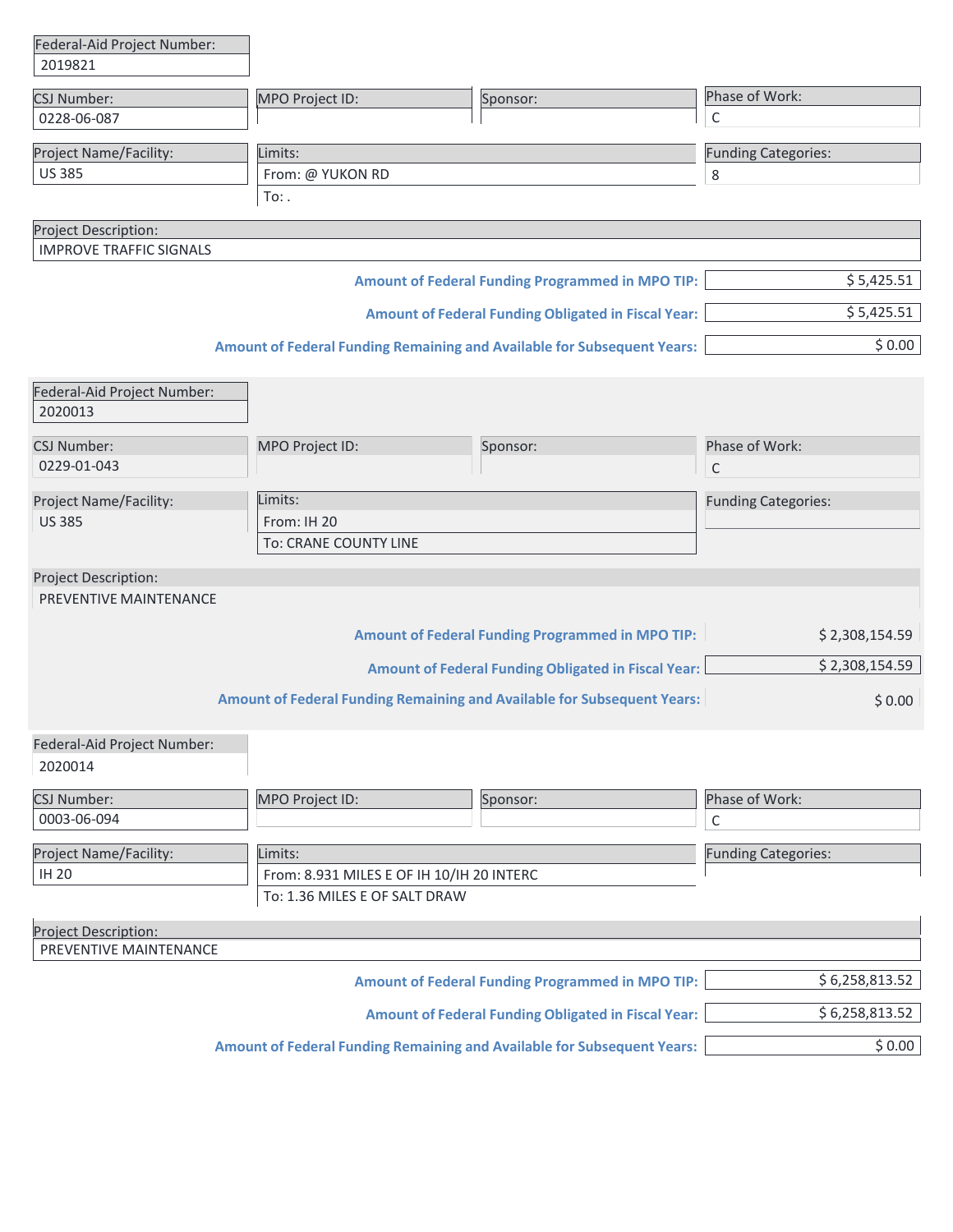| Federal-Aid Project Number:<br>2020390         |                         |                                                                                                                       |                            |
|------------------------------------------------|-------------------------|-----------------------------------------------------------------------------------------------------------------------|----------------------------|
|                                                |                         |                                                                                                                       |                            |
| CSJ Number:<br>0380-17-005                     | MPO Project ID:         | Sponsor:                                                                                                              | Phase of Work:             |
|                                                |                         |                                                                                                                       | C                          |
| Project Name/Facility:                         | Limits:                 |                                                                                                                       | <b>Funding Categories:</b> |
| <b>SH 349</b>                                  | From: BS 349            |                                                                                                                       | 11                         |
|                                                | To: MIDLAND COUNTY LINE |                                                                                                                       |                            |
| Project Description:                           |                         |                                                                                                                       |                            |
|                                                |                         | SH 349 FROM BS 349 TO MIDLAND COUNTY LINE AND FROM MARTIN COUNTY LINE TO FM 1788. REHABILITATION OF EXISTING ROADWAY. |                            |
|                                                |                         | <b>Amount of Federal Funding Programmed in MPO TIP:</b>                                                               | \$6,575,668.66             |
|                                                |                         | <b>Amount of Federal Funding Obligated in Fiscal Year:</b>                                                            | \$6,575,668.66             |
|                                                |                         | <b>Amount of Federal Funding Remaining and Available for Subsequent Years:</b>                                        | \$0.00                     |
| Federal-Aid Project Number:<br>2020570         |                         |                                                                                                                       |                            |
| <b>CSJ Number:</b>                             | MPO Project ID:         | Sponsor:                                                                                                              | Phase of Work:             |
| 0005-02-118                                    |                         |                                                                                                                       | C                          |
| Project Name/Facility:                         | Limits:                 |                                                                                                                       | <b>Funding Categories:</b> |
| <b>BI 20-E</b>                                 | From: SL 250            |                                                                                                                       |                            |
|                                                | To: SL 268              |                                                                                                                       |                            |
| Project Description:                           |                         |                                                                                                                       |                            |
| PREVENTIVE MAINTENANCE                         |                         |                                                                                                                       |                            |
|                                                |                         | <b>Amount of Federal Funding Programmed in MPO TIP:</b>                                                               | \$6,000,000.00             |
|                                                |                         | <b>Amount of Federal Funding Obligated in Fiscal Year:</b>                                                            | \$6,000,000.00             |
|                                                |                         | <b>Amount of Federal Funding Remaining and Available for Subsequent Years:</b>                                        | \$0.00                     |
| Federal-Aid Project Number:<br>2020651         |                         |                                                                                                                       |                            |
| CSJ Number:                                    | MPO Project ID:         | Sponsor:                                                                                                              | Phase of Work:             |
| 0906-00-191                                    |                         |                                                                                                                       | C                          |
| Project Name/Facility:                         | Limits:                 |                                                                                                                       | <b>Funding Categories:</b> |
| VA                                             | From: DISTRICTWIDE      |                                                                                                                       |                            |
|                                                | $To:$ .                 |                                                                                                                       |                            |
| Project Description:<br>PREVENTIVE MAINTENANCE |                         |                                                                                                                       |                            |
|                                                |                         | <b>Amount of Federal Funding Programmed in MPO TIP:</b>                                                               | \$2,409,141.19             |
|                                                |                         | <b>Amount of Federal Funding Obligated in Fiscal Year:</b>                                                            | \$2,409,141.19             |
|                                                |                         | <b>Amount of Federal Funding Remaining and Available for Subsequent Years:</b>                                        | \$0.00                     |
|                                                |                         |                                                                                                                       |                            |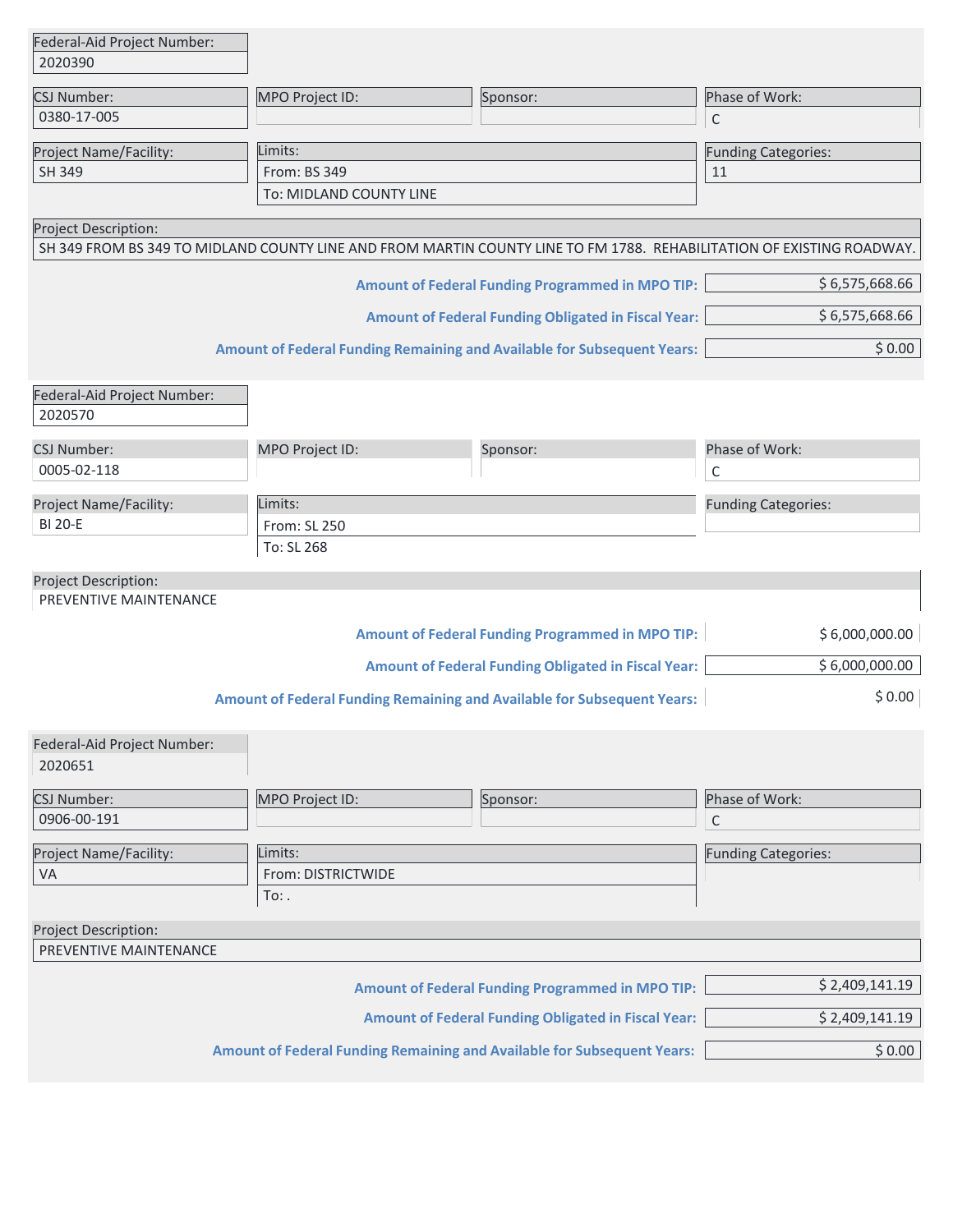| Federal-Aid Project Number:<br>2020841 |                    |                                                                                |                            |
|----------------------------------------|--------------------|--------------------------------------------------------------------------------|----------------------------|
| CSJ Number:                            | MPO Project ID:    | Sponsor:                                                                       | Phase of Work:             |
| 0906-00-190                            |                    |                                                                                | C                          |
| Project Name/Facility:                 | Limits:            |                                                                                | <b>Funding Categories:</b> |
| VA                                     | From: DISTRICTWIDE |                                                                                |                            |
|                                        | To:.               |                                                                                |                            |
| Project Description:                   |                    |                                                                                |                            |
| PREVENTIVE MAINTENANCE                 |                    |                                                                                |                            |
|                                        |                    | <b>Amount of Federal Funding Programmed in MPO TIP:</b>                        | \$2,224,927.45             |
|                                        |                    | <b>Amount of Federal Funding Obligated in Fiscal Year:</b>                     | \$2,224,927.45             |
|                                        |                    | Amount of Federal Funding Remaining and Available for Subsequent Years:        | \$0.00                     |
| Federal-Aid Project Number:            |                    |                                                                                |                            |
| 2020904                                |                    |                                                                                |                            |
| <b>CSJ Number:</b>                     | MPO Project ID:    | Sponsor:                                                                       | Phase of Work:             |
| 0228-06-095                            |                    |                                                                                | C                          |
| Project Name/Facility:                 | Limits:            |                                                                                | <b>Funding Categories:</b> |
| <b>US 385</b>                          | From: AT 87TH ST.  |                                                                                | 8                          |
|                                        | $To:$ .            |                                                                                |                            |
| Project Description:                   |                    |                                                                                |                            |
| <b>HAZARD ELIMINATION &amp; SAFETY</b> |                    |                                                                                |                            |
|                                        |                    | <b>Amount of Federal Funding Programmed in MPO TIP:</b>                        | \$2,791,964.20             |
|                                        |                    | <b>Amount of Federal Funding Obligated in Fiscal Year:</b>                     | \$2,791,964.20             |
|                                        |                    | <b>Amount of Federal Funding Remaining and Available for Subsequent Years:</b> | \$0.00                     |
| Federal-Aid Project Number:<br>2020910 |                    |                                                                                |                            |
| <b>CSJ Number:</b>                     | MPO Project ID:    | Sponsor:                                                                       | Phase of Work:             |
| 0005-15-090                            |                    |                                                                                | C                          |
| Project Name/Facility:                 | Limits:            |                                                                                | <b>Funding Categories:</b> |
| <b>IH 20</b>                           | From: @ SL 250     |                                                                                | 8                          |
|                                        | To:.               |                                                                                |                            |
| Project Description:                   |                    |                                                                                |                            |
| HAZARD ELIMINATION & SAFETY            |                    |                                                                                |                            |
|                                        |                    | <b>Amount of Federal Funding Programmed in MPO TIP:</b>                        | \$887,593.50               |
|                                        |                    | <b>Amount of Federal Funding Obligated in Fiscal Year:</b>                     | \$887,593.50               |

**Amount of Federal Funding Remaining and Available for Subsequent Years:** \$ 0.00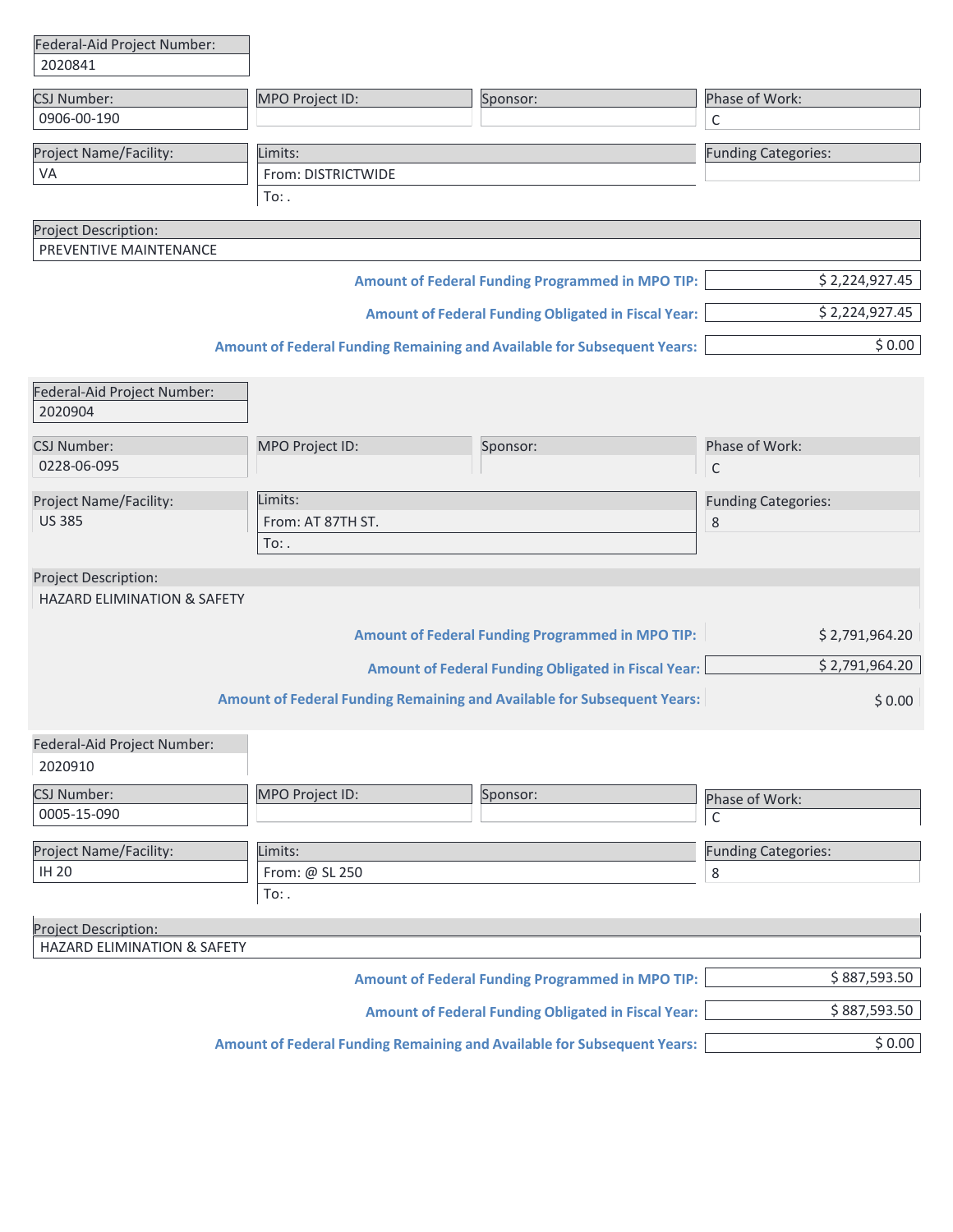| Federal-Aid Project Number:            |                                                                                       |                                                                                |                            |
|----------------------------------------|---------------------------------------------------------------------------------------|--------------------------------------------------------------------------------|----------------------------|
| 2B20126                                |                                                                                       |                                                                                |                            |
| <b>CSJ Number:</b>                     | MPO Project ID:                                                                       | Sponsor:                                                                       | Phase of Work:             |
| 0228-06-086                            |                                                                                       |                                                                                | C                          |
| Project Name/Facility:                 | Limits:                                                                               |                                                                                | <b>Funding Categories:</b> |
| <b>US 385</b>                          | From: NORTH FM 1882                                                                   |                                                                                | 11                         |
|                                        | To: ANDREWS COUNTY LINE                                                               |                                                                                |                            |
| Project Description:                   |                                                                                       |                                                                                |                            |
|                                        | US 385 FROM NORTH FM 1882 TO ANDREWS COUNTY LINE. REHABILITATION OF EXISTING ROADWAY. |                                                                                |                            |
|                                        |                                                                                       | <b>Amount of Federal Funding Programmed in MPO TIP:</b>                        | \$22,315,203.84            |
|                                        |                                                                                       | <b>Amount of Federal Funding Obligated in Fiscal Year:</b>                     | \$22,315,203.84            |
|                                        |                                                                                       | <b>Amount of Federal Funding Remaining and Available for Subsequent Years:</b> | \$0.00                     |
| Federal-Aid Project Number:<br>2B20154 |                                                                                       |                                                                                |                            |
| <b>CSJ Number:</b>                     | MPO Project ID:                                                                       | Sponsor:                                                                       | Phase of Work:             |
| 0228-06-089                            |                                                                                       |                                                                                | C                          |
| Project Name/Facility:                 | Limits:                                                                               |                                                                                | <b>Funding Categories:</b> |
| <b>US 385</b>                          | From: @COTTONWOOD RD                                                                  |                                                                                | 8                          |
|                                        | To:                                                                                   |                                                                                |                            |
| Project Description:                   |                                                                                       |                                                                                |                            |
| HAZARD ELIMINATION & SAFETY            |                                                                                       |                                                                                |                            |
|                                        |                                                                                       | <b>Amount of Federal Funding Programmed in MPO TIP:</b>                        | \$107,243.61               |
|                                        |                                                                                       | <b>Amount of Federal Funding Obligated in Fiscal Year:</b>                     | \$107,243.61               |
|                                        |                                                                                       | <b>Amount of Federal Funding Remaining and Available for Subsequent Years:</b> | \$0.00                     |
|                                        |                                                                                       |                                                                                |                            |
| Federal-Aid Project Number:<br>2B20214 |                                                                                       |                                                                                |                            |
| CSJ Number:                            | MPO Project ID:                                                                       | Sponsor:                                                                       | Phase of Work:             |
| 0005-03-079                            |                                                                                       |                                                                                |                            |
| Project Name/Facility:                 | Limits:                                                                               |                                                                                | <b>Funding Categories:</b> |
| <b>BI 20-E</b>                         | From: @ E SL 250                                                                      |                                                                                |                            |
|                                        | $To:$ .                                                                               |                                                                                |                            |
| Project Description:                   |                                                                                       |                                                                                |                            |
| HAZARD ELIMINATION & SAFETY            |                                                                                       |                                                                                |                            |
|                                        |                                                                                       | <b>Amount of Federal Funding Programmed in MPO TIP:</b>                        | \$650,977.98               |
|                                        |                                                                                       | <b>Amount of Federal Funding Obligated in Fiscal Year:</b>                     | \$650,977.98               |
|                                        |                                                                                       | <b>Amount of Federal Funding Remaining and Available for Subsequent Years:</b> | \$22,015.34                |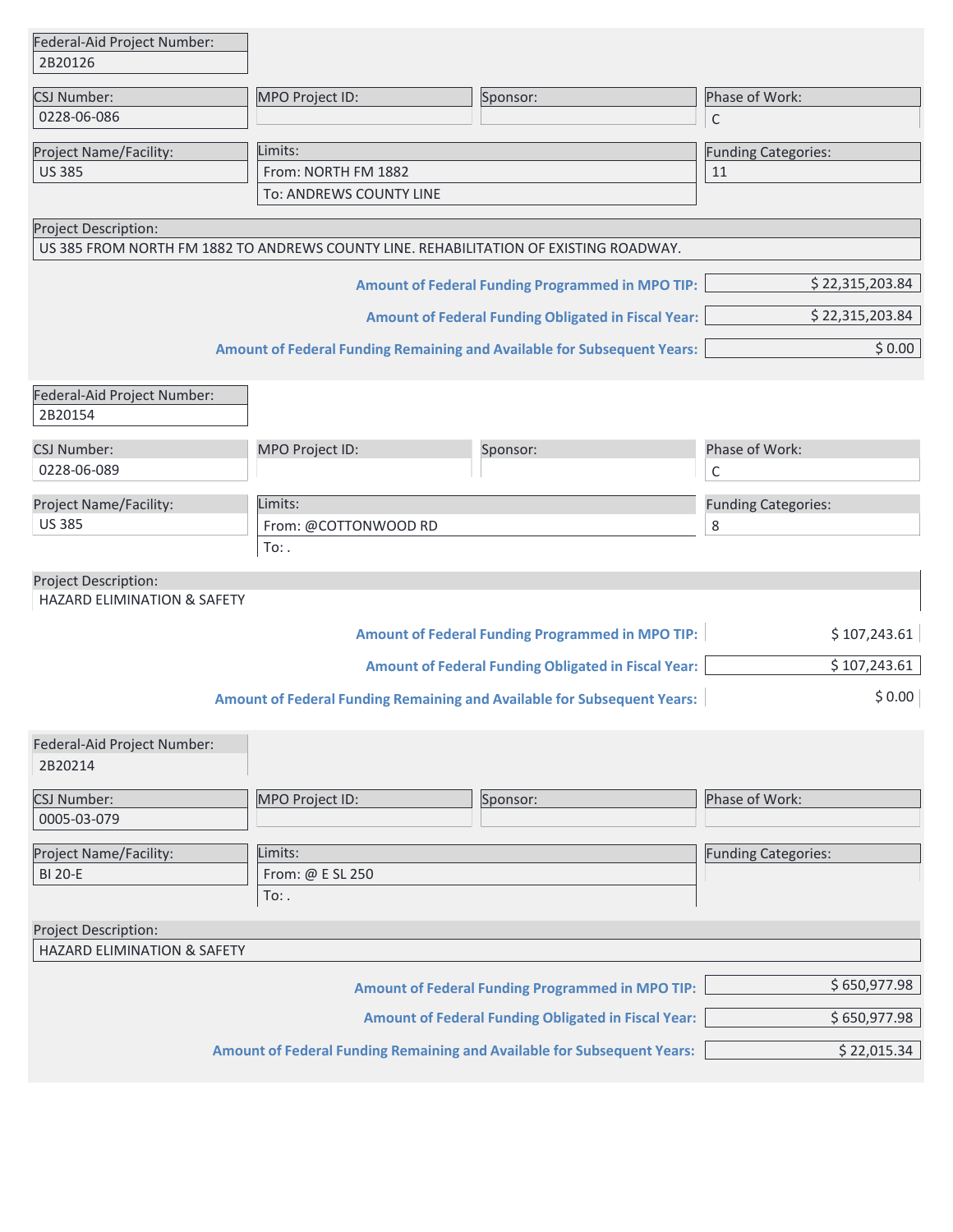| Federal-Aid Project Number: |                   |                                                                                |                            |
|-----------------------------|-------------------|--------------------------------------------------------------------------------|----------------------------|
| 2B20217                     |                   |                                                                                |                            |
| <b>CSJ Number:</b>          | MPO Project ID:   | Sponsor:                                                                       | Phase of Work:             |
| 2262-02-015                 |                   |                                                                                | С                          |
| Project Name/Facility:      | Limits:           |                                                                                | <b>Funding Categories:</b> |
| FM 1776                     | From: PECOS RIVER |                                                                                |                            |
|                             | To: FM 1450       |                                                                                |                            |
| Project Description:        |                   |                                                                                |                            |
| PREVENTIVE MAINTENANCE      |                   |                                                                                |                            |
|                             |                   | <b>Amount of Federal Funding Programmed in MPO TIP:</b>                        | \$1,077,306.83             |
|                             |                   | <b>Amount of Federal Funding Obligated in Fiscal Year:</b>                     | \$1,077,306.83             |
|                             |                   | <b>Amount of Federal Funding Remaining and Available for Subsequent Years:</b> | \$0.00                     |
|                             |                   |                                                                                |                            |
| Federal-Aid Project Number: |                   |                                                                                |                            |
| 2B20220                     |                   |                                                                                |                            |
| <b>CSJ Number:</b>          | MPO Project ID:   | Sponsor:                                                                       | Phase of Work:             |
| 0004-03-051                 |                   |                                                                                | $\mathsf{C}$               |
| Project Name/Facility:      | Limits:           |                                                                                | <b>Funding Categories:</b> |
| <b>SS 57</b>                | From: IH 20       |                                                                                |                            |
|                             | To: BI 20         |                                                                                |                            |
| Project Description:        |                   |                                                                                |                            |
| PREVENTIVE MAINTENANCE      |                   |                                                                                |                            |
|                             |                   | <b>Amount of Federal Funding Programmed in MPO TIP:</b>                        | \$5,163,407.93             |
|                             |                   | <b>Amount of Federal Funding Obligated in Fiscal Year:</b>                     | \$5,163,407.93             |
|                             |                   | <b>Amount of Federal Funding Remaining and Available for Subsequent Years:</b> | \$0.00                     |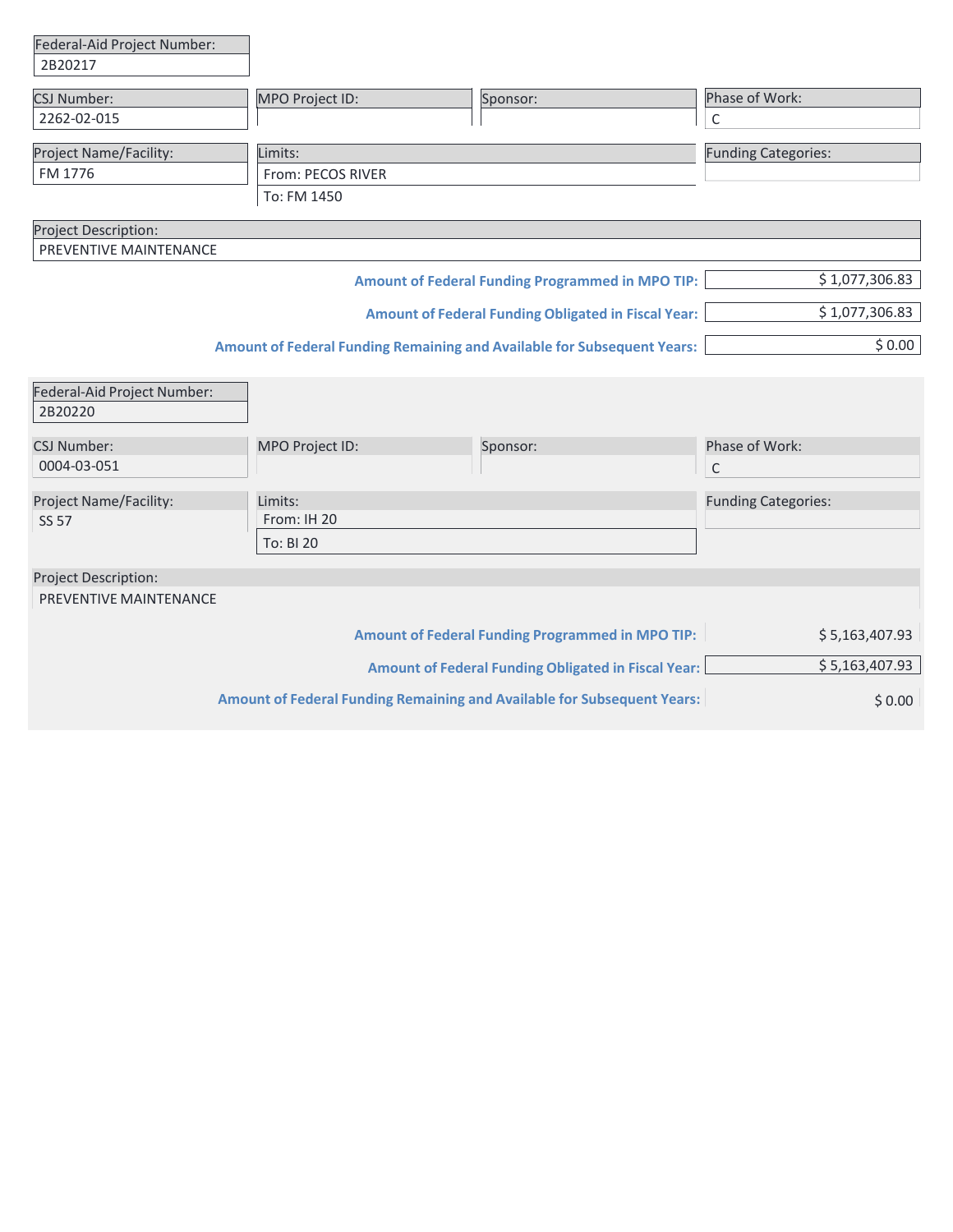## **Highway projects**

| Federal-Aid Project Number:      |                        |                                                                                |                                      |
|----------------------------------|------------------------|--------------------------------------------------------------------------------|--------------------------------------|
| 2019442                          |                        |                                                                                |                                      |
| <b>CSJ Number:</b>               | MPO Project ID:        | Sponsor:                                                                       | Phase of Work:                       |
| 1188-02-087                      | RC-19* (CI-908)        |                                                                                | C, E                                 |
|                                  |                        |                                                                                |                                      |
| Project Name/Facility:           | Limits:                |                                                                                | <b>Funding Categories:</b>           |
| SL 250                           | From: At CR 1150/CR 60 |                                                                                | 12, 2U, 3LC                          |
|                                  | To:                    |                                                                                |                                      |
| Project Description:             |                        |                                                                                |                                      |
| <b>CONSTRUCT NEW INTERCHANGE</b> |                        |                                                                                |                                      |
|                                  |                        |                                                                                |                                      |
|                                  |                        | <b>Amount of Federal Funding Programmed in MPO TIP:</b>                        | MOD                                  |
|                                  |                        | <b>Amount of Federal Funding Obligated in Fiscal Year:</b>                     | \$9,000,000.00                       |
|                                  |                        | <b>Amount of Federal Funding Remaining and Available for Subsequent Years:</b> | \$0.00                               |
| Federal-Aid Project Number:      |                        |                                                                                |                                      |
| 2020649                          |                        |                                                                                |                                      |
|                                  |                        |                                                                                |                                      |
| <b>CSJ Number:</b>               | MPO Project ID:        | Sponsor:                                                                       | Phase of Work:                       |
| 0228-06-081                      | RC-21* (CI-119)        |                                                                                | C, E, R                              |
| Project Name/Facility:           | Limits:                |                                                                                | <b>Funding Categories:</b>           |
| <b>US 385</b>                    | From: AT N LP 338      |                                                                                | 12                                   |
|                                  | To:                    |                                                                                |                                      |
|                                  |                        |                                                                                |                                      |
| Project Description:             |                        |                                                                                |                                      |
| <b>CONSTRUCT NEW INTERCHANGE</b> |                        |                                                                                |                                      |
|                                  |                        |                                                                                |                                      |
|                                  |                        | <b>Amount of Federal Funding Programmed in MPO TIP:</b>                        | \$6,800,000.00                       |
|                                  |                        |                                                                                |                                      |
|                                  |                        |                                                                                |                                      |
| Federal-Aid Project Number:      |                        |                                                                                |                                      |
| 2020649                          |                        |                                                                                |                                      |
| <b>CSJ Number:</b>               | MPO Project ID:        | Sponsor:                                                                       | Phase of Work:                       |
| 2224-01-102                      | RC-21* (CI-119)        |                                                                                | C, E, R                              |
|                                  |                        |                                                                                |                                      |
| Project Name/Facility:<br>SL 338 | Limits:                |                                                                                | <b>Funding Categories:</b><br>3LC, 4 |
|                                  | From: AT N US 385      |                                                                                |                                      |
|                                  | $To:$ .                |                                                                                |                                      |
| Project Description:             |                        |                                                                                |                                      |
| <b>CONSTRUCT NEW INTERCHANGE</b> |                        |                                                                                |                                      |
|                                  |                        | <b>Amount of Federal Funding Programmed in MPO TIP:</b>                        | \$7,360,000.00                       |
|                                  |                        | <b>Amount of Federal Funding Obligated in Fiscal Year:</b>                     | \$22,391,183.03                      |
|                                  |                        | <b>Amount of Federal Funding Remaining and Available for Subsequent Years:</b> | \$0.00                               |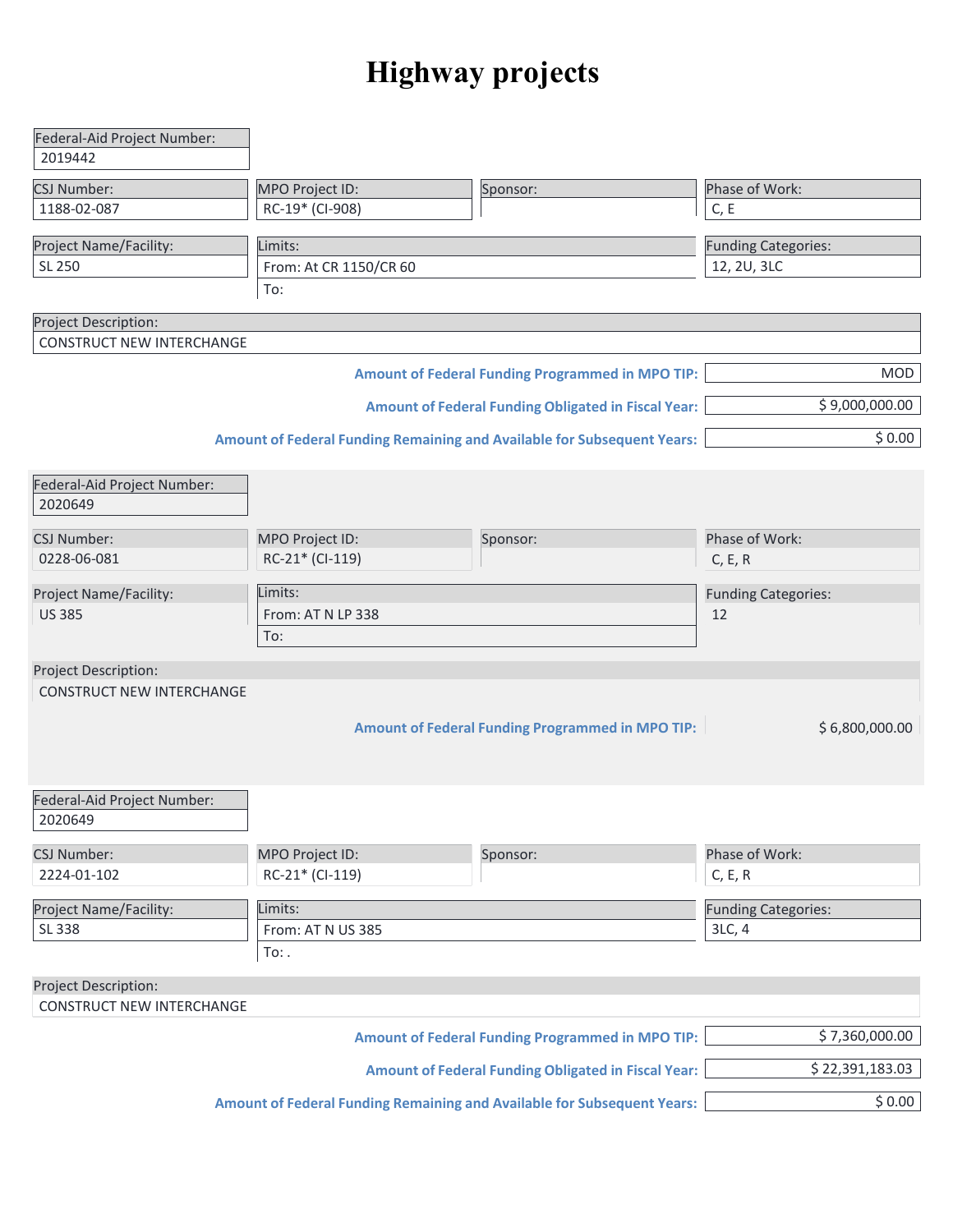| Federal-Aid Project Number:      |                        |                                                                                |                            |
|----------------------------------|------------------------|--------------------------------------------------------------------------------|----------------------------|
| 2021159                          |                        |                                                                                |                            |
| <b>CSJ Number:</b>               | MPO Project ID:        | Sponsor:                                                                       | Phase of Work:             |
| 2224-01-099                      | $RC-10*int$            |                                                                                | C                          |
| <b>Project Name/Facility:</b>    | Limits:                |                                                                                | <b>Funding Categories:</b> |
| SL 338                           | From: AT EAST YUKON RD |                                                                                |                            |
|                                  | To:                    |                                                                                |                            |
| <b>Project Description:</b>      |                        |                                                                                |                            |
| <b>CONSTRUCT NEW INTERCHANGE</b> |                        |                                                                                |                            |
|                                  |                        | <b>Amount of Federal Funding Programmed in MPO TIP:</b>                        | \$13,760,000.00            |
|                                  |                        | <b>Amount of Federal Funding Obligated in Fiscal Year:</b>                     | \$13,454,954.16            |
|                                  |                        | <b>Amount of Federal Funding Remaining and Available for Subsequent Years:</b> | \$0.00                     |

**No bicycle/pedestrian funds were obligated in FY 2020.**